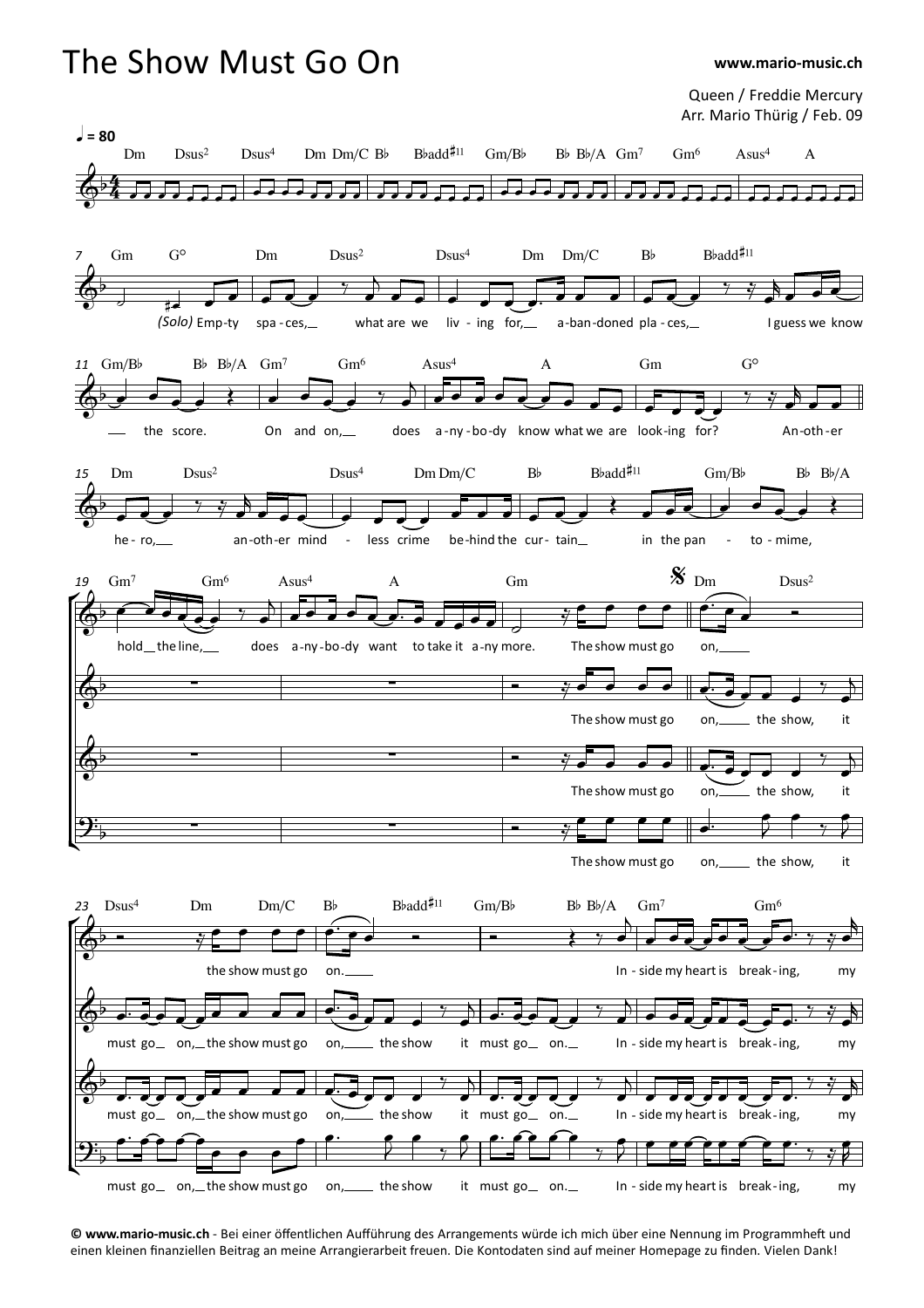

<sup>2</sup>

stays on.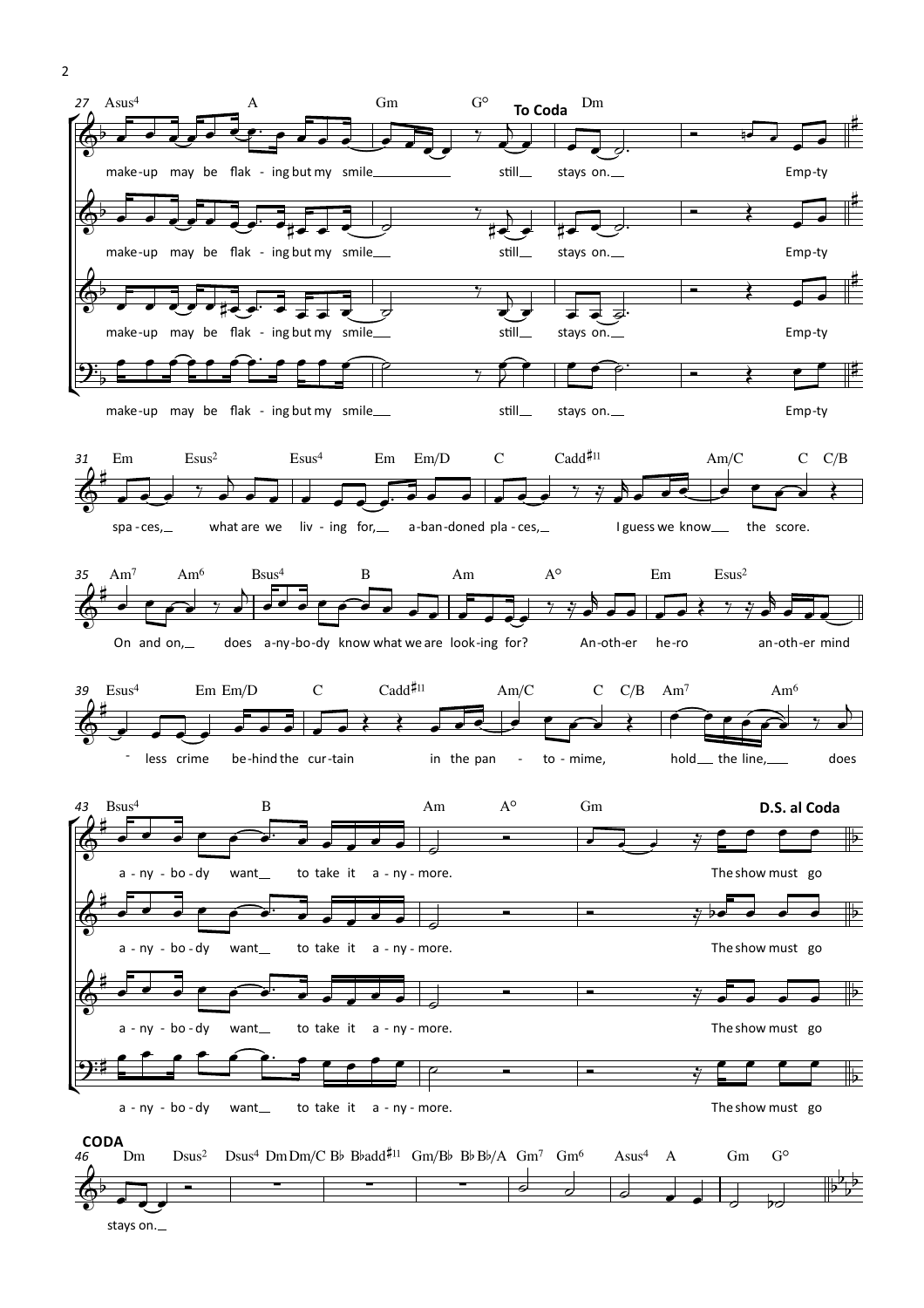